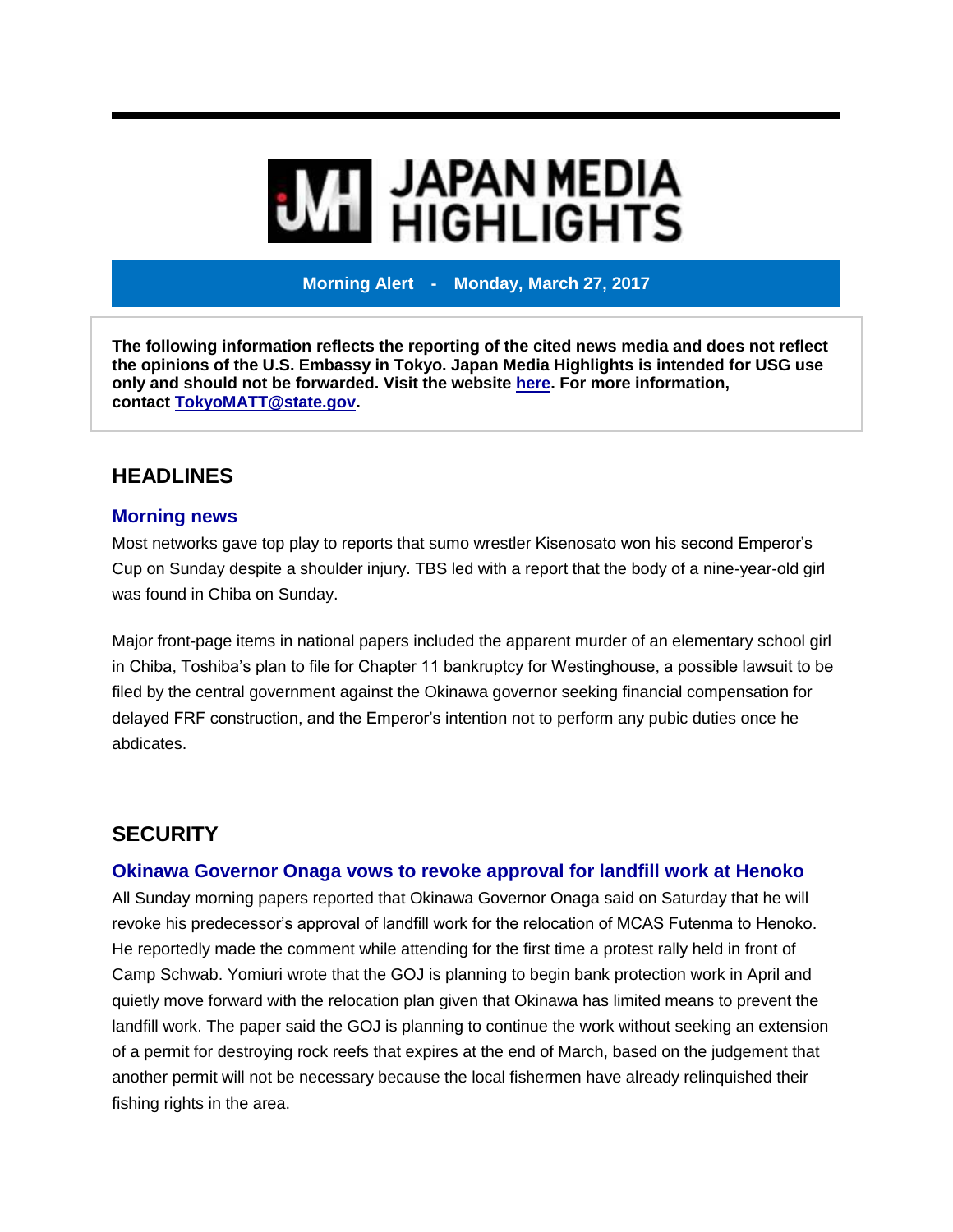In a related story, Sankei wrote today that in the event that Onaga cancels the landfill permit, the GOJ may consider filing a lawsuit seeking compensation for financial damage caused by the delayed construction on account of "abuse of authority." The central government may call for Onaga to pay hundreds of millions of yen using his personal funds.

### **Joint memorial held on Iwo Jima**

Sunday morning's Mainichi reported that a U.S.-Japan joint memorial service was held on Iwo Jima on Saturday to remember the victims of the battle in the final stages of the WWII. About 300 people, including war veterans, bereaved family members, and government officials of both nations, attended the ceremony.

# **POLITICS**

# **Moritomo Gakuen scandal has little impact on public assessment of Abe cabinet**

Today's Nikkei published the results of its latest public opinion survey that put support for the Abe administration at 62%, up 2 points from a month ago, and nonsupport at 30%. Three out of four were not satisfied with the explanations given at the Diet by Prime Minister Abe concerning his and his wife's involvement in the Moritomo Gakuen scandal. The daily said the ruling LDP was pleased that the political controversy appears to be having little impact on public support for the Abe cabinet, speculating that many voters may be skeptical about the trustworthiness of the Democratic Party and other opposition parties.

Kyodo's latest poll put support for the cabinet at 52.4%, down 3.3 points from two weeks ago, and nonsupport at 32.5%, up 1.8 points.

# **Democratic Party having difficulty obtaining voter approval**

Monday's Yomiuri reported on the first anniversary of the launch of the Democratic Party today, noting that the largest opposition party is still struggling to recover its support base despite desperate efforts by its leader Renho. Party officials are deeply concerned about the party's failure to increase its public support even though more voters have apparently become distrustful of the Abe administration recently over the Moritomo Gakuen scandal. Renho's critics claim that the fact that seven candidates who had planned to run in the Tokyo metropolitan assembly election in the summer have left the DP to join the political group led by Tokyo Governor Koike shows that the No. 1 opposition party is bound to suffer major losses in the key race. They project that calls will mount among disgruntled lawmakers for the resignation of the embattled leader after the Tokyo election.

# **INTERNATIONAL**

**Hagerty nominated as next U.S. ambassador to Japan**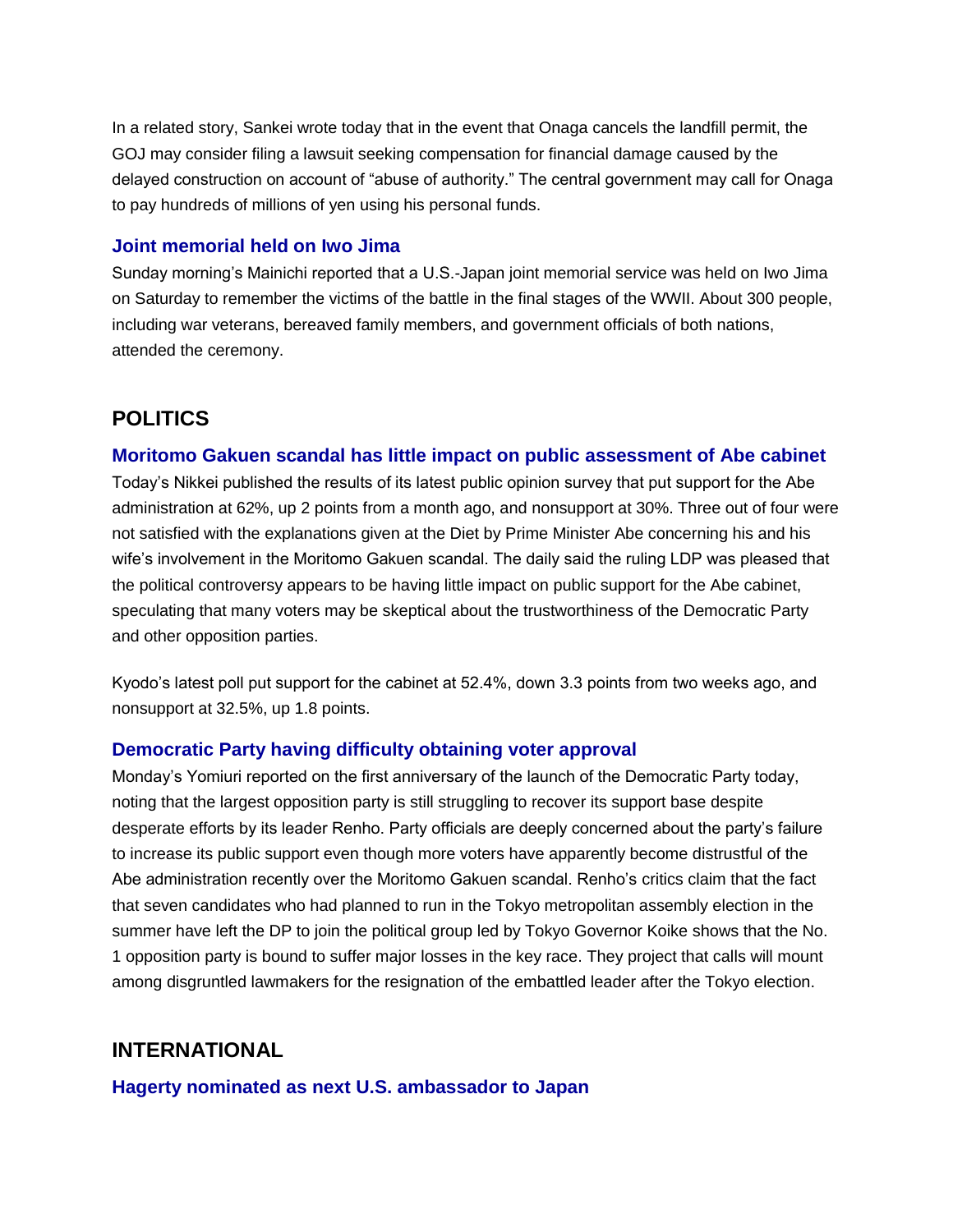All Saturday morning papers carried extensive reports on the White House announcement on Thursday that President Trump will nominate William Hagerty as the next U.S. ambassador to Japan. Asahi wrote that Hagerty is well-versed in economic issues and Japanese affairs. He is reportedly expected to act as a mediator between President Trump and Japan for the U.S.-Japan economic dialogue set to begin in April, during which the two nations will probably be at odds over such issues as automobiles and agriculture. The papers wrote that Hagerty lived in Tokyo for three years when he was working for the Boston Consulting Group. Noting that he has been involved in investment negotiations with Japanese firms, Asahi speculated that Hagerty was chosen because of his negotiating skills and knowledge about Japanese corporations. Yomiuri wrote that Hagerty has broad connections within the Republican Party and will be able to communicate directly with the President, White House staff, and members of the cabinet. The paper added that Hagerty is a longtime acquaintance of Secretary Tillerson because they are both involved in Boy Scouts of America activities. Asahi pointed out, however, that he has no experience in security issues and it remains to be seen how much influence he will be able to exert on matters involving North Korea and China. Nikkei said a diplomatic source pointed out that Hagerty's nomination reflects the Trump administration's intention to deepen economic relations with Japan. The paper also quoted Akihiko Yasui of the Mizuho Research Institute as saying that the relatively early announcement of the nomination by the Trump administration shows that "U.S.-Japan relations have gotten off to a fairly good start."

Yomiuri said the GOJ is pleased with Hagerty's nomination and is aiming to quickly build a relationship of trust with the new U.S. ambassador. The paper quoted Chief Cabinet Secretary Suga as telling reporters on Friday: "He is greatly trusted by President Trump and has experience living in Japan. We welcome the nomination." Noting that it has been pointed out that some members of the Trump administration seem to have misunderstandings about U.S. trade with Japan, the paper said the GOJ is hoping to call for U.S. understanding for Japan's efforts through Hagerty from now on. Nikkei said that Hagerty apparently has an affinity for Japan as he enjoys watching sumo wrestling and two of his children take karate lessons. The paper said he also frequently visits Japan with his family on vacation. According to the papers, Hagerty had been hoping to become the U.S. ambassador to Japan.

#### **Preparations for DPRK nuclear test picking up momentum**

All Monday papers reported that North Korea appears to be expediting preparations for conducting in the near future its sixth nuclear test, with Asahi claiming that the U.S. military plans to deploy over the Korean Peninsula a WC-135 Constant Phoenix aircraft to collect radioactive dust with the purpose of detecting and identifying a nuclear explosion.

#### **Japan, Australia to hold 2+2 meeting**

Today's Yomiuri wrote that arrangements are being made between Japan and Australia to convene a foreign and defense ministerial meeting in Tokyo in late April in order to reaffirm bilateral and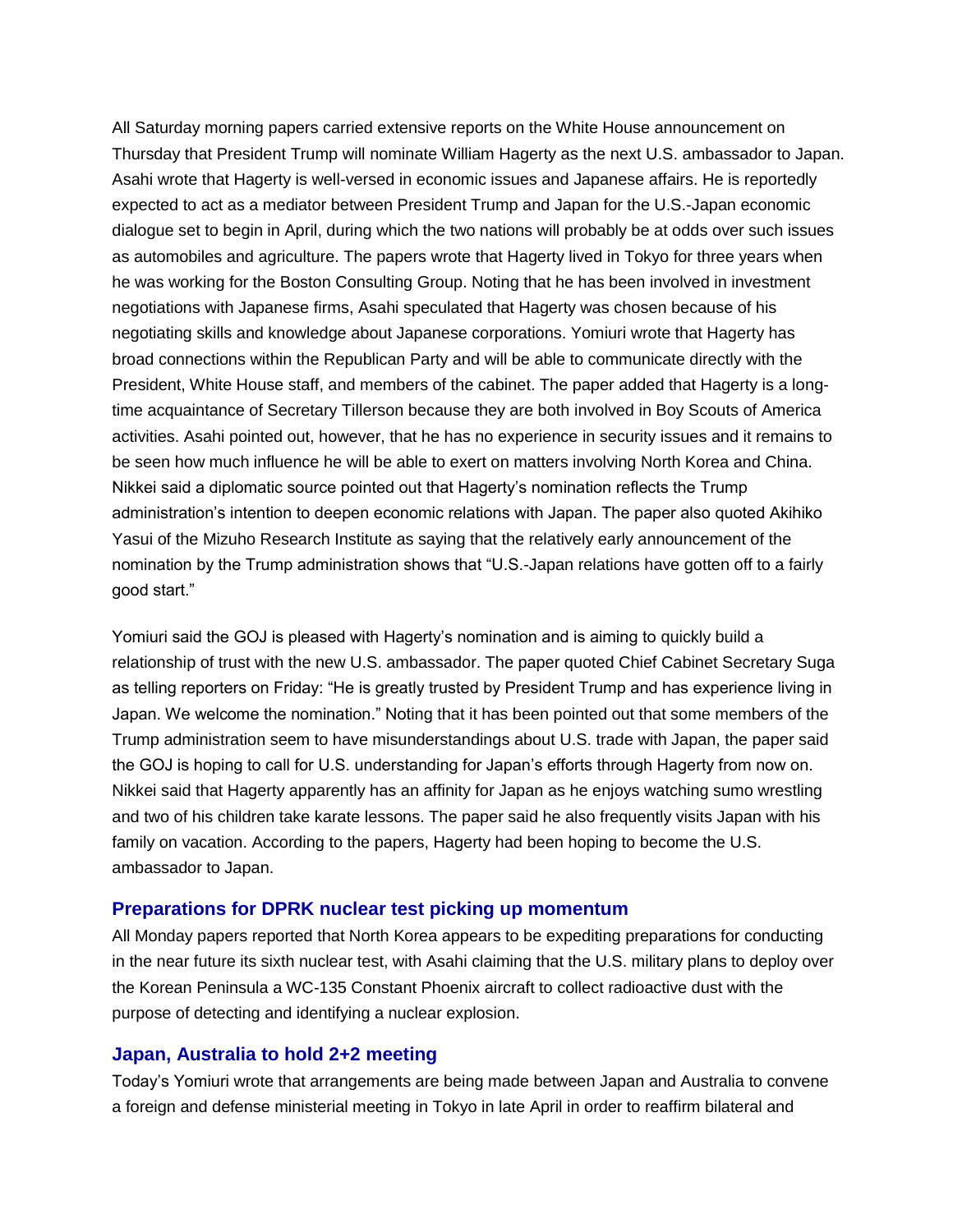trilateral coordination with the U.S. to deal with North Korea's nuclear and missile development and China's militarization of the South China Sea. The participants are likely to discuss the implementation of the revised ACSA for enhanced mutual provision of ammunition and other military materials under various contingency scenarios.

#### **State Minister of Internal Affairs Akama visits Taiwan**

All Sunday morning papers reported that State Minister of Internal Affairs and Communications Akama visited Taiwan on Saturday to attend an opening ceremony for an event to promote Japanese culture and tourism in Taipei. The papers said Akama is the highest-level GOJ official to make an official visit to Taiwan since Japan ended its diplomatic relations with Taiwan in 1972, adding that China may react sharply to the visit. Nikkei wrote that Akama's visit to Taiwan is a manifestation of the Abe administration's policy to attach importance to Taiwan. According to Nikkei, Akama told reporters after the event: "The Japan- China relationship continues to be one of the most important bilateral relationships." He also reportedly said that Japan will maintain working relations at the private-sector level with Taiwan. Meanwhile, Nikkei said former Prime Minister Fukuda commented on Saturday on Akama's visit to Taiwan by saying: "Chinese ships sometimes approach our territorial waters near the Senkaku Islands. We must consider whether it is good or bad to provoke each other in such a manner."

#### **GOJ to join talks on convention to abolish nuclear weapons**

Saturday morning's Mainichi reported that several GOJ sources disclosed that the GOJ has decided to participate in the negotiations to conclude a convention to prohibit nuclear weapons, which will start on March 27 at the UN Headquarters in New York. The paper said the GOJ faced criticism from A-bomb survivors when it opposed the Nuclear Weapons Convention (NWC) last October. While Japan will reportedly maintain its position against the convention, it will join the talks in order to support constructive discussions between the nuclear powers and non-nuclear powers. Foreign Minister Kishida reportedly told reporters on Saturday: "If we join the talks, we must convey our position." He also stressed the need to promote nuclear disarmament in an effective manner with the participation of nuclear powers. Noting that the USG is unlikely to join the talks, the paper quoted a GOJ official as saying: "Japan is the only nation to have suffered a nuclear attack and is also a neutral nation. Our position is different from that of the U.S."

In a related development, Sunday morning's Mainichi reported that Japanese Communist Party leader Shii, who is currently visiting the U.S., met with UN Undersecretary General and High Representative for Disarmament Affairs Kim Won-soo on Friday at the UN Headquarters in New York. The paper said Shii handed Kim a letter calling for an early conclusion of a convention to prohibit nuclear weapons. Shii reportedly pointed out: "Making nuclear weapons illegal and labeling them as evil will motivate nuclear powers to relinquish their nuclear weapons." Kim reportedly responded: "We should continue to hold discussions because while everyone agrees on the goal, there are various ways to achieve it."